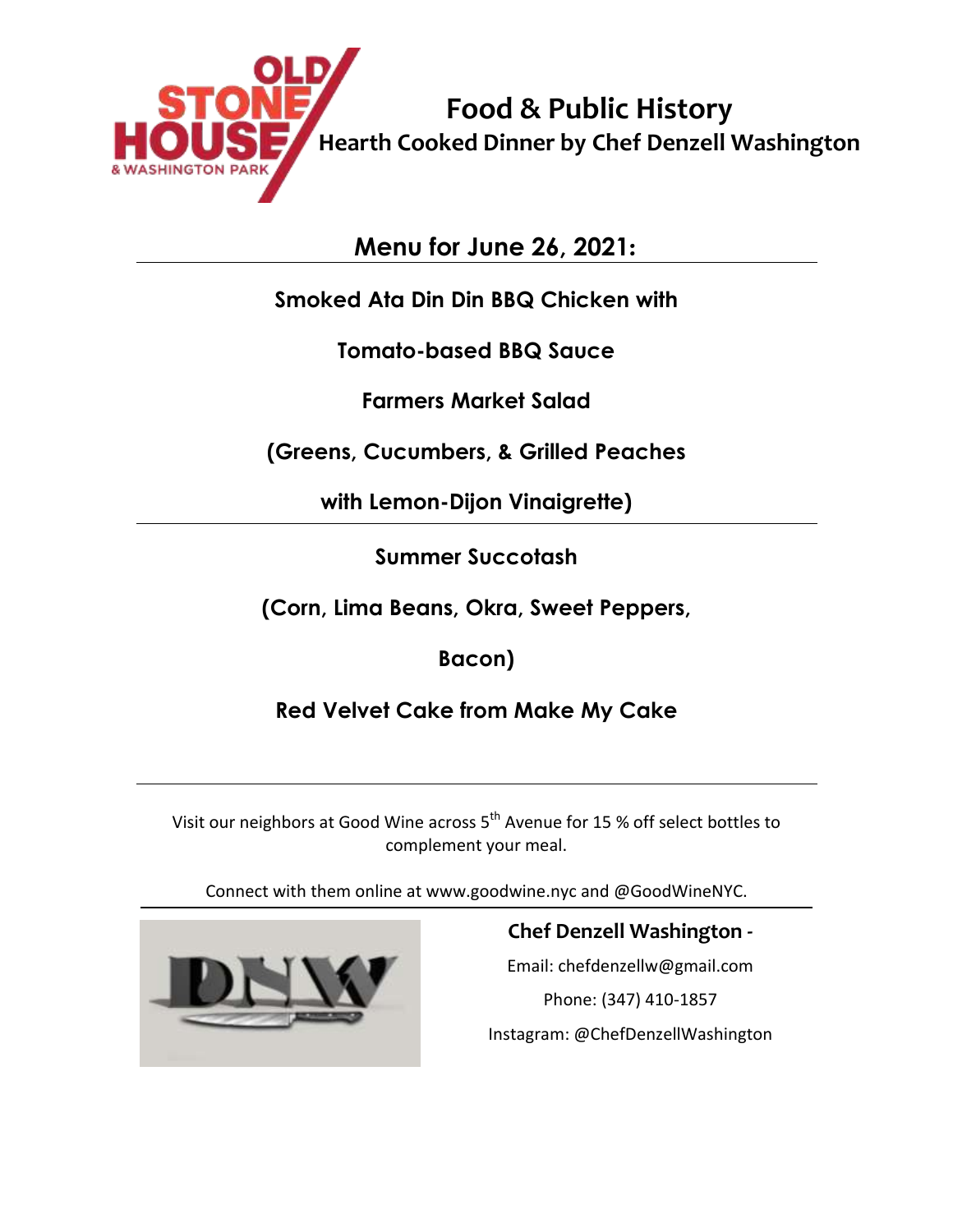

## **Food & Public History Culinary History by Tonya Hopkins**

#### **June 26, 2021:**

This week we're continuing with the Juneteenth theme highlighting America's newest federal holiday as we continue to usher in this "Summer of Freedom" ahead. Yet and still it is important to keep in mind the stark reality of what an under-resourced granting of freedom looked and felt like in that moment for so many:

"…Emancipation for the Negro was really freedom to hunger. It was freedom to the winds and rains of heaven. It was freedom without food to eat or land to cultivate, and therefore it was freedom and famine at the same time." —Dr. Martin Luther King Jr., May 8th 1967

Nonetheless, Juneteenth was a significant win for the Union and an accounting of the joyous responses of many Black Texans held in bondage upon hearing the news that slavery had ended and they were to be able to go forward as equal people in American society. For multitudes family was the foremost focus with the optimistic hopes and possibility (and for only some the actuality) of reuniting with loved ones that had been taken away or torn apart and sold afar (children, parents, siblings, etc.) as was custom over the course of centuries and decades. Which helps to explain why at the core of the holiday the emphasis is on family togetherness:

"Juneteenth is a time to gather as a family, reflect on the past and look to the future. Discover ways to celebrate this African American cultural tradition of music, food and freedom" — @NMAAHC website

This week we also introduce two dishes that exemplify the preponderance of red colored foods associated with the holiday: a tomato based barbecue sauce for the hearth smoked chicken and for dessert a hunk of red velvet cake. Why red foods (& drink) you ask?